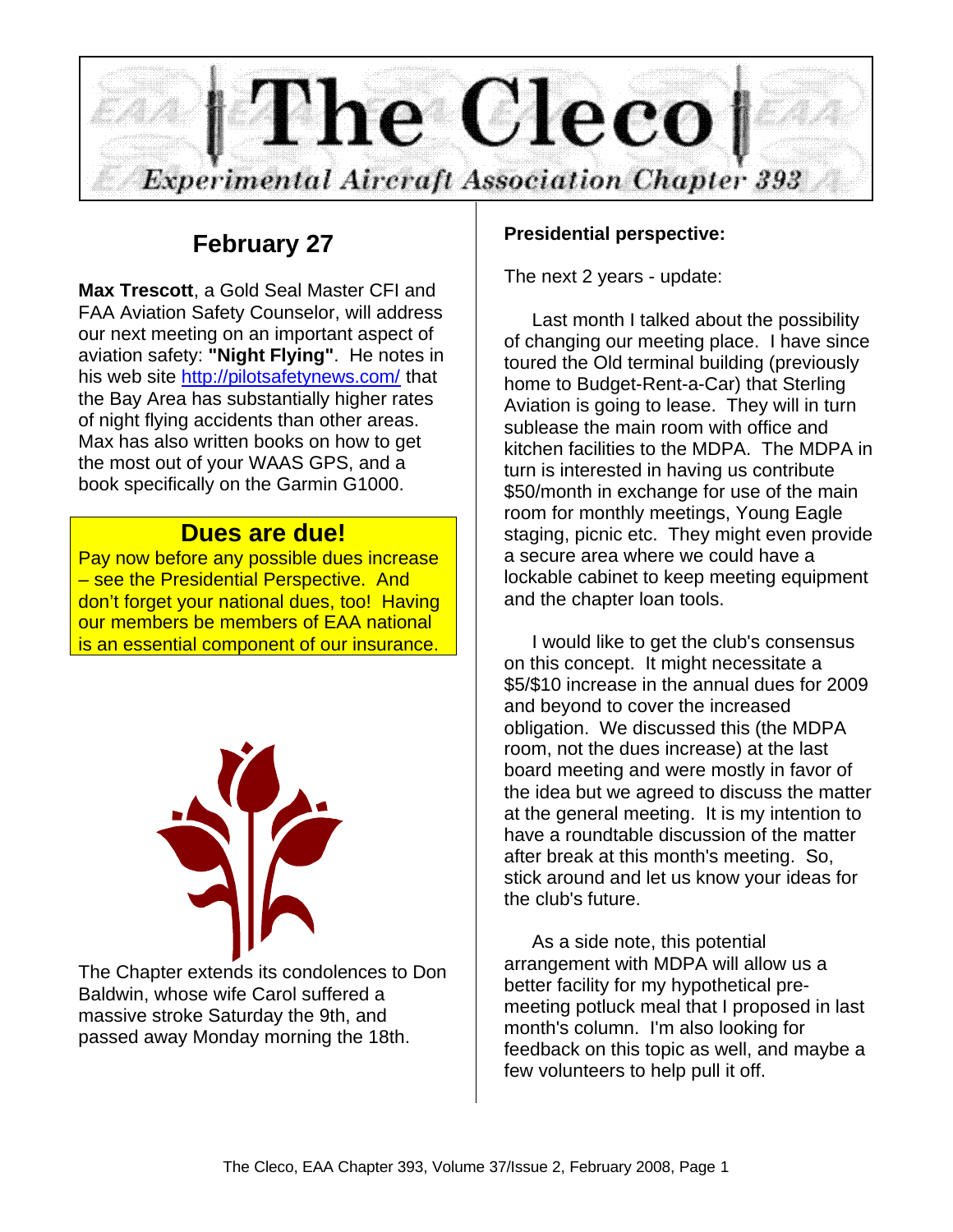Another project that I've set myself is a rewrite of the bylaws. Our current bylaws consist of 4 pages of very few specifics. While I was perusing the EAA web site I happened across a chapter handbook. One of the chapters in this very helpful resource included sample bylaws. In looking over this document I was struck just how lacking our current bylaws are. I feel that by rewriting our bylaws along the lines of this example we could have a much more solid basis for our club operation. The suggested bylaws are available online at:

http://www.eaa.org/chapters/admin/bylaw\_guidelines.pdf

I don't expect to have the time to pursue this until after the Golden West Fly-In is over as well as trips to Arlington and Oshkosh. But once I get started I will be looking for any and all help in this task.

Speaking of Golden West, we have opportunities for people who have too much time on their hands and are looking for a challenge. There are jobs that are looking for motivated volunteers. Maybe you don't have a project currently but would love to be more involved in aviation and hang out with a great group of volunteers. Well, Golden West is currently looking for coordinators to take on several of the tasks that make up the Fly-In. In many cases we have volunteers who are willing to help but just need someone to step up and take the lead. This is a chance to feel the sense of accomplishment that comes with running an operation the way you think it should be run.

We, at Golden West, are just beginning the planning process for the '08 Fly-In so now is the perfect time to get involved. Chapter 393 has a long tradition of leading at Golden West. We currently have seen a few senior members step back after many years of service and are looking for their replacements. Now we can go to other chapters and seek new volunteers but I would like to begin the process with Chapter 393. I can personally recommend that it is hugely satisfying and a whole lot of fun.

Anyone interested is invited to give me a call or grab me at the next meeting for more details.

Not familiar with Golden West? Go to our web site: http://www.goldenwestflyin.org/

The Chapter's scales and multipliers for weighing aircraft have been found! Harvard Holmes now has them in his hangar on the NW side of the field. Contact him if you want to use them.

**Fly Outs Revitalized** by Scott Achelis Fly-outs are usually scheduled on the Saturday following our regular monthly meeting. If the weather's not conducive for flying, the event is often postponed to the following Saturday. Watch for information regarding the Fly-outs that is sent via email from EAA.393.Flyouts@Gmail.com; and be sure to contact that web address and give us your email if you haven't been receiving Fly-out information.

### **EAA 393 General Meeting Report** January 23, 2008

President Ken McKenzie opened the meeting with a welcome for members and guests.

## **Announcements:**

1. Guy Jones noted that Roland Williams got an RV-9.

2. We were reminded to support AOPA's Flight Watch program.

3. Bill McCoy is scheduling a recruiting BBQ for March or April. Watch this space.

4. We have received final approval for the B-17 visit from the airport management. It will arrive Apr 28, give rides 29 & 30 and depart May 1.

5. Our visitors includeed Jon Reining, Bill's son, and Jon's flight instructor, Drew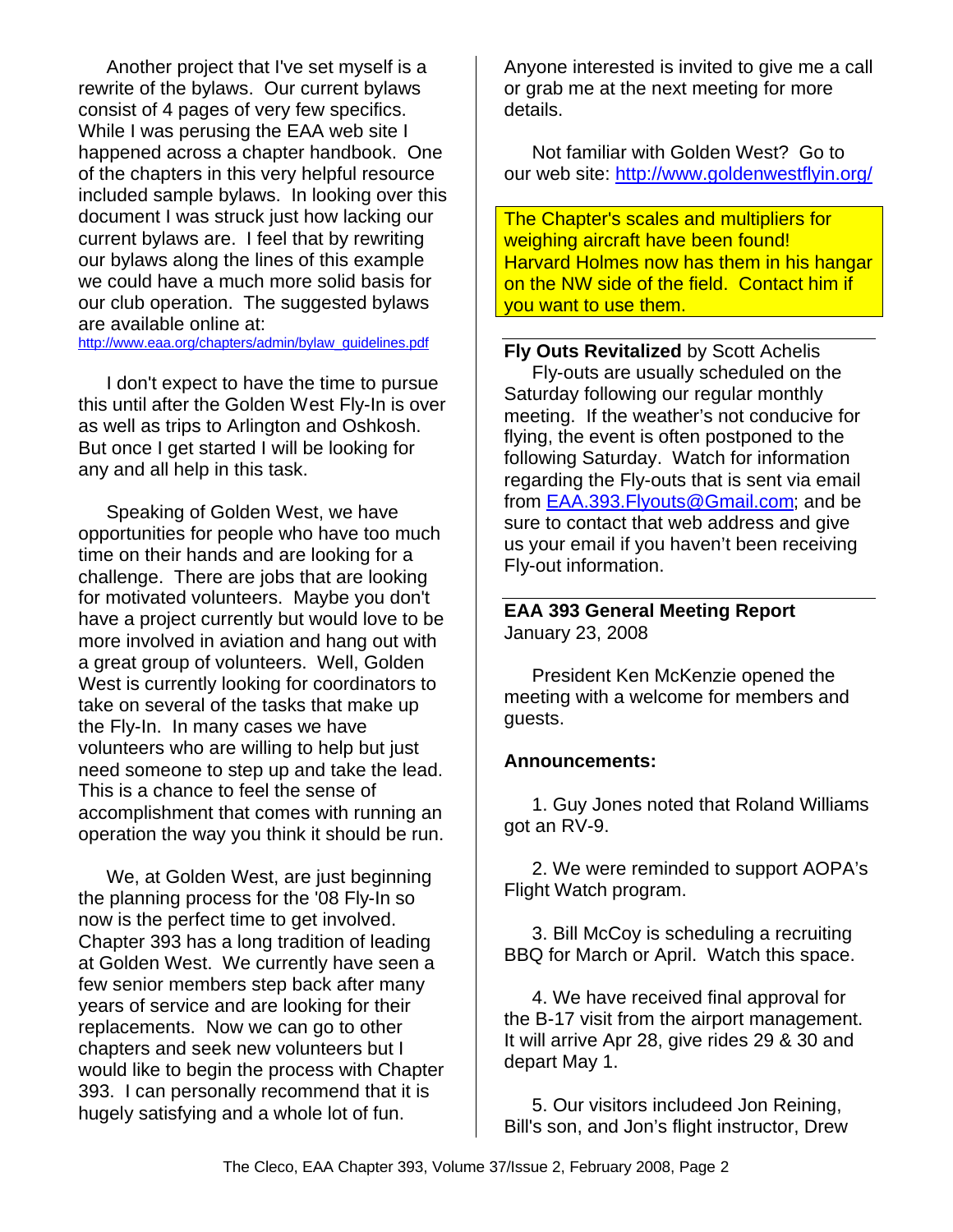Kemp. Other visitors included Greg Young from Livermore, Frank Jackson who retired from AA, and Bob Smith who will become a member shortly.

## **Presentation:**

Bill Reining introduced Marc Ausman, who talked about the Vertical Power system for experimental aircraft. http://www.verticalpower.com/

Marc Ausman is a former Naval Flight Officer who then got his MBA and eventually worked for Eclipse Aviation for a while. Subsequently, he and some friends had the idea for Vertical Power and now he works full time on that product.

Marc finished his RV-7 about 300 hours ago and has been flying with the Vertical Power system installed for about 2 years and 200 hours.

The Vertical Power unit is a microprocessor controlled power distribution system for experimental aircraft. It takes advantage of the shift from mechanical to solid state electronics. Everyone has an EFIS system in their aircraft now, even the commercial folks. But, until now, power distribution and switching systems were not available.

Newer aircraft have much more electrical equipment and more dependence on electrical instruments. The electrical system has become much more important.

The "state-of-the-art" in power distribution today for boats, trucking, high-end autos and large aircraft is to have a small switching panel control power over a network. Vertical Power brings this concept to our experimental aircraft.

Marc's RV-7 has almost no electrical power switches. Even the starter button is connected to the power control unit to electronically actuate the starter contactor.

The Vertical Power control unit weighs only 2.5 lbs., it can mount almost anywhere, and it has power connectors for larger loads and D-sub connectors for smaller loads. Two control units can be used for complicated aircraft, such as a Lancair IV-P or maybe an RV-10. For smaller aircraft, certainly the RV series through the RV-9, one unit is plenty. The remote power controller gets the power off the panel.

Since the power controller combines the functions of switching, circuit protection, and current monitoring, it greatly simplifies wiring your aircraft. The system does not switch the highest loads, the battery contactor and the starter, but it controls the traditional contactors.

The microprocessor allows great flexibility and simplification in wiring installation. You can configure the system to assign most any function to any wire, so you just hook it up and then configure it. The system understands things like trim systems and other common aviation needs. The configuration settings can be stored on a USB thumb drive.

The microprocessor makes it possible to recognize what flight phase the aircraft is in and switch modes accordingly. The system will recognize phases such as PreFlight (test the lights via remote control), Before Start (avionics off, engine instruments on), Start (run the starter, monitor oil pressure), After Start (alternator on, avionics on), Taxi, Run Up, Takeoff, and so forth. For each phase of flight, you decide what equipment should be on. Then during operation, indicators confirm operation of the equipment. The system also uses its display to show engine parameters. This display is also configured for each phase of flight.

The system can also display checklists corresponding to one or more flight phases.

The system also allows you to turn devices on and off independently of the flight phase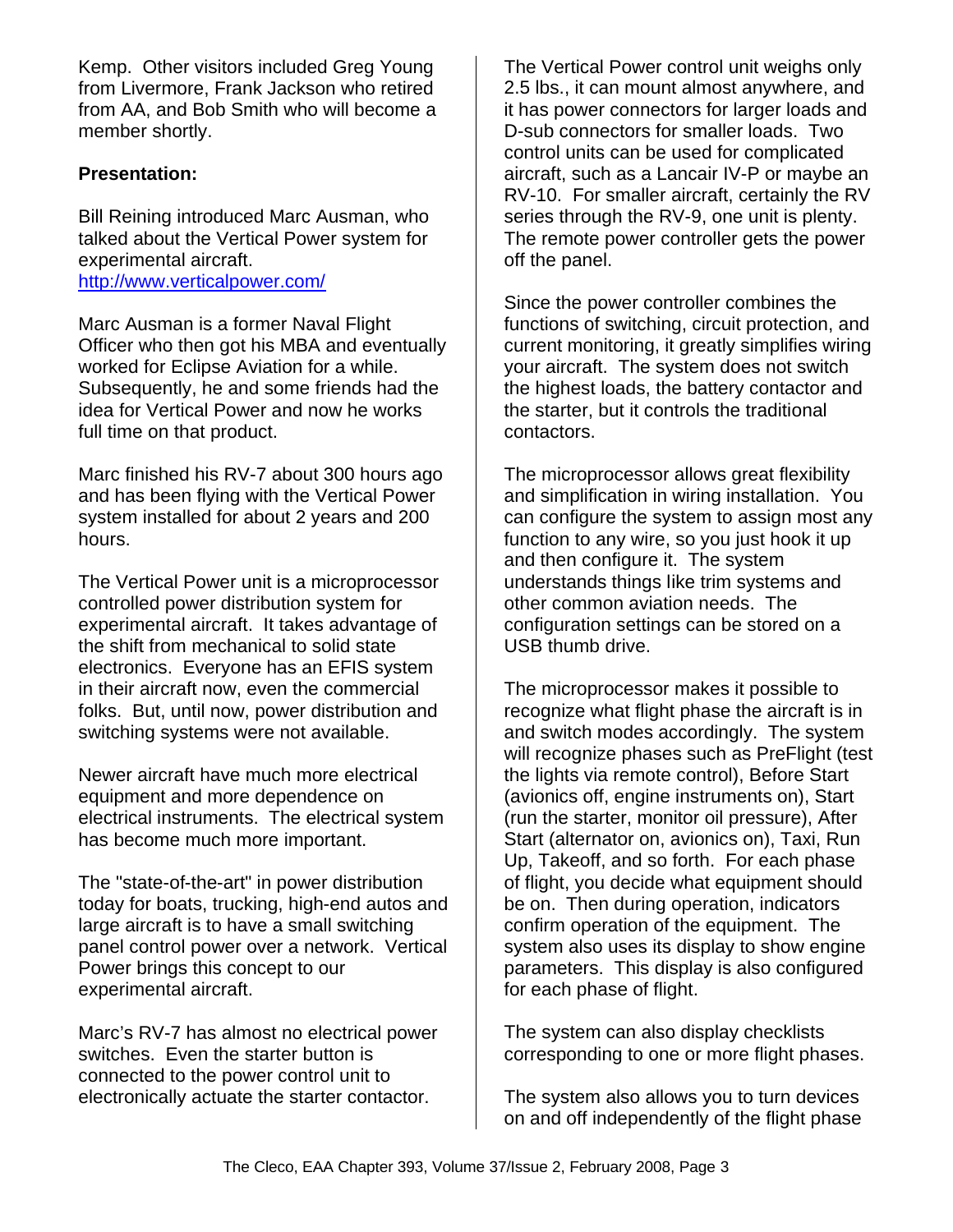settings. This is done through menus on the display panel. A few external switches are also provided – these can be configured to quickly turn on or off selected circuits.

When the system detects a fault, it displays the appropriate checklist with suggested actions, allowing the pilot to determine what action to take. Some of these checklist procedures are automated, such as attempting to recycle a failed alternator. There are voice warnings for alarms.

The solid state switches come from a company in Germany. They do the switching, the short circuit protection, and the current monitoring. This allows the unit to detect burned out bulbs and similar failures. The unit also provides over voltage protection for the alternator.

Other features include a landing light wigwag, soft start and dimming for lights, configurable flap positions, and flap disable above the flap limit speed. There can be rules such as if A is on, then turn B on. There is a master switch auto-shutoff at the end of the flight after a certain length of time.

A remote key fob functions to turn on the system and provide some remote control, such as turning lights on and off from outside the aircraft for preflight checks.

The display portion uses a modified Linux O.S. with a 20 second reboot time. The control box portion uses a real-time O.S. with a reboot time of ½ second.

The Mag switch is not controlled by the computer, but it is monitored to be sure it's correct and to select phases of flight.

The system supports dual switches on critical components, such as trim, flaps and starter. Trim circuits are regulated to 12 volts (on 24 volt systems) and slow speed trim is also provided. Runaway trim protection is provided.

An "emergency" button is provided. It brings up 4 choices: Engine failure, Engine Fire, Alternator Failure, and Electrical Fumes; when you select one, the emergency checklist appears immediately. The system may also do some preconfigured activities. You may also "restore" back to the previous configuration. None of the activities will stop the airplane from flying.

Current prices are approximately \$10,000 for a VP-200 two controller unit; \$6500 for a VP-200 single controller unit; and \$3500 for a VP-100 (with smaller display screen).

A big benefit of the system is the time saved in wiring and configuring the airplane.

After the presentation, the audience had several questions:

Q: Will it detect a run-on starter?

A: It's in the hardware, not yet in the software.

Q: Is confirmation required for emergency action?

A: No, use the "restore" button if needed to cancel the action.

Q: How much RFI testing has been done?

A: Little, but no problems found.

Q: How is the display visibility in bright sunlight?

A: It works well in the RV-7 with sun on the display.

Q: How many units are flying?

A: 6 are flying; 30 to 40 have been sold.

Q: Will you offer a version for certified aircraft?

A: Maybe, but not likely, as it would require an entirely different business model.

Q: What about installation assistance?

A: Yes, the factory will help you.

Q: What's your projected volume?

A: Experimental completions are 1000+ per year.

Q: Is there a "key" in the FAA security sense?

A: Yes, the key fob or panel key code.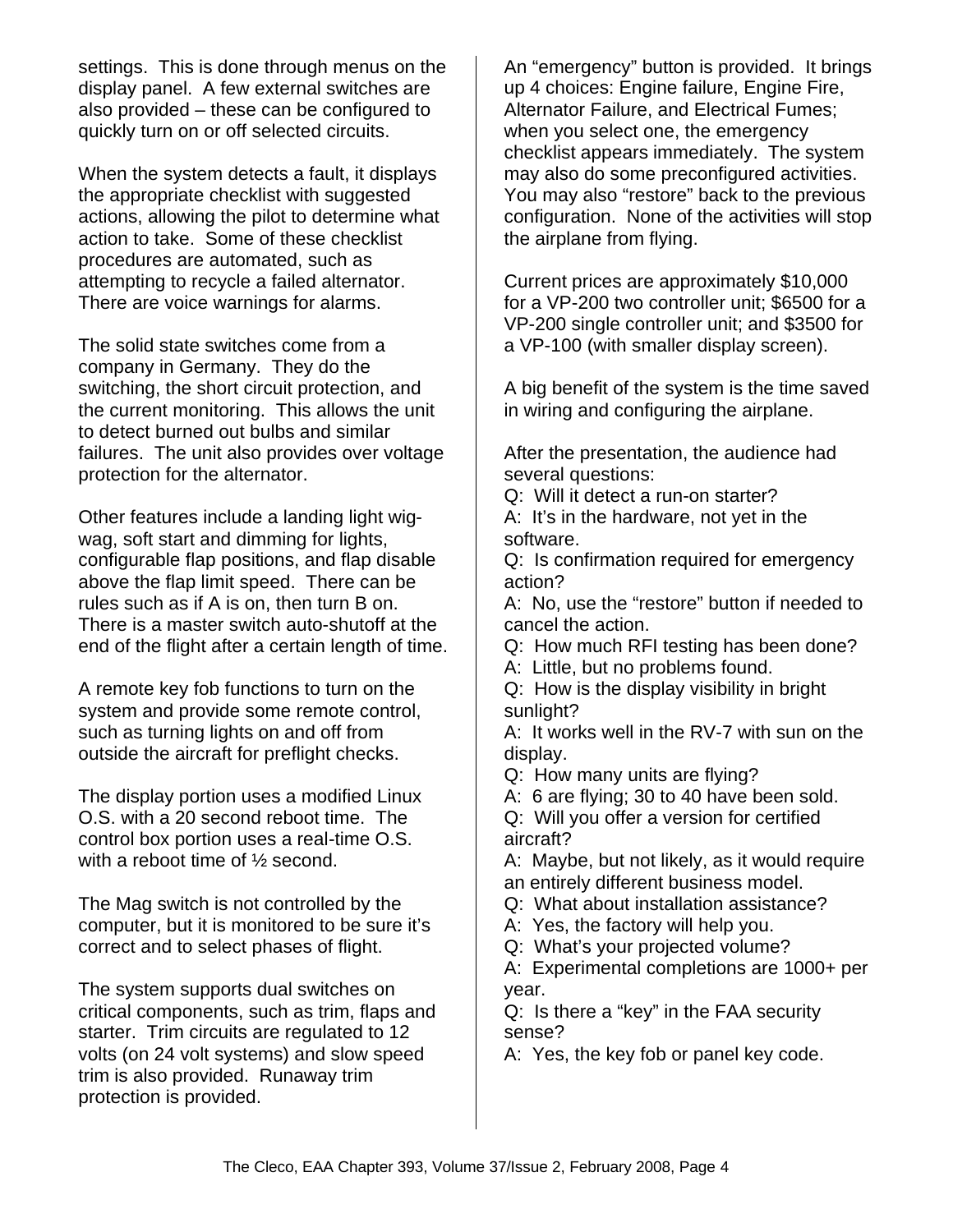The meeting took a break and Marc demonstrated the operation and functionality of the unit on a demonstrator.

Then we adjourned for the evening.

## **EAA 393 Board Meeting Report**

February 5, 2008

Attending: Ken McKenzie, Bill Reining, Harvard Holmes, Guy Jones, Louis Goodell, Bill McCoy

1. The Treasurer reported \$1537.18 in checking and \$2648.29 in savings.

2. Bill Reining reported that Sarah Ratzenburger was unable to make the February meeting. Future speaker ideas were discussed. He has several possibilities that he will try in order.

3. There was some discussion of whether the Chapter should buy items (e.g. "good" crimpers) for common use. This goes along with other discussions in having a "space" for the Chapter, both for meeting and for storage of such items.

4. Bill McCoy noted that he is still focusing on a recruitment BBQ, to be held hopefully in April along with our regular meeting (e.g. at 6 PM). This BBQ would be similar to our July picnic, but at 6 PM. A "gee whiz" program would be desirable.

He asked if the Board would endorse putting membership applications out in public. This would include local and national forms.

Charlie Day from the Pleasant Hill Chamber of Commerce will have a plaque for us at the coming meeting of the C of C to recognize our membership. We can advertise out of the C of C at Pleasant Hill and Concord. The Chapter is sponsoring the monthly C of C "mixer" on September 13. The Concord C of C will also attend and possibly the Martinez C of C as well.

Our association with the MTZ race car will continue this year and we will have our web site noted on the race car.

5. Ken has been talking to Keith Freitas in the Airport Office and has the concurrence of the Airport on the B-17 visit. They have stanchions for us to use.

Sterling Aviation is very enthusiastic about the B-17 and there is some possibility of a fuel subsidy.

Dick Sperling will help to contact veterans who might like to see the B-17. Bill McCoy can also help in this regard.

Bill Reining has a Memphis Bell DVD that has a good section on the B-17.

Guy Jones notes that there is a P-51 at Vacaville that would also make a good static display with the B-17.

6. Ken McKenzie is keeping in touch with MDPA on possible clubhouse opportunities. The latest news is that Sterling Aviation (Mike Bruno) has leased the Old terminal building (formerly Budget) from the Airport until Sterling Aviation's new building gets started (on that site). He wants to sublease it to MDPA, who will, in turn, sublease it to Chapter 393 for our monthly meetings for a nominal fee. See the President's Perspective and attend February's meeting to discuss this.

7. EAA's new web calendar of events was noted. Harvard Holmes was tasked to add our notable events to the calendar.

8. The desire for a dinner meeting before our regular meetings continues. For example, at the CAF (Commemorative Air Force) members must bring food for 4 people when they come. This results in a lot of home made food. For our meetings, it was suggested that we need to find several "angels" to bring food to get a similar process started. There would be a donation jar for those who were not able to bring food.

Bill McCoy asked about alcohol. It appears there is no airport prohibition, but EAA wants nothing to do with it. So any alcohol funds or arrangements must not go through the Chapter.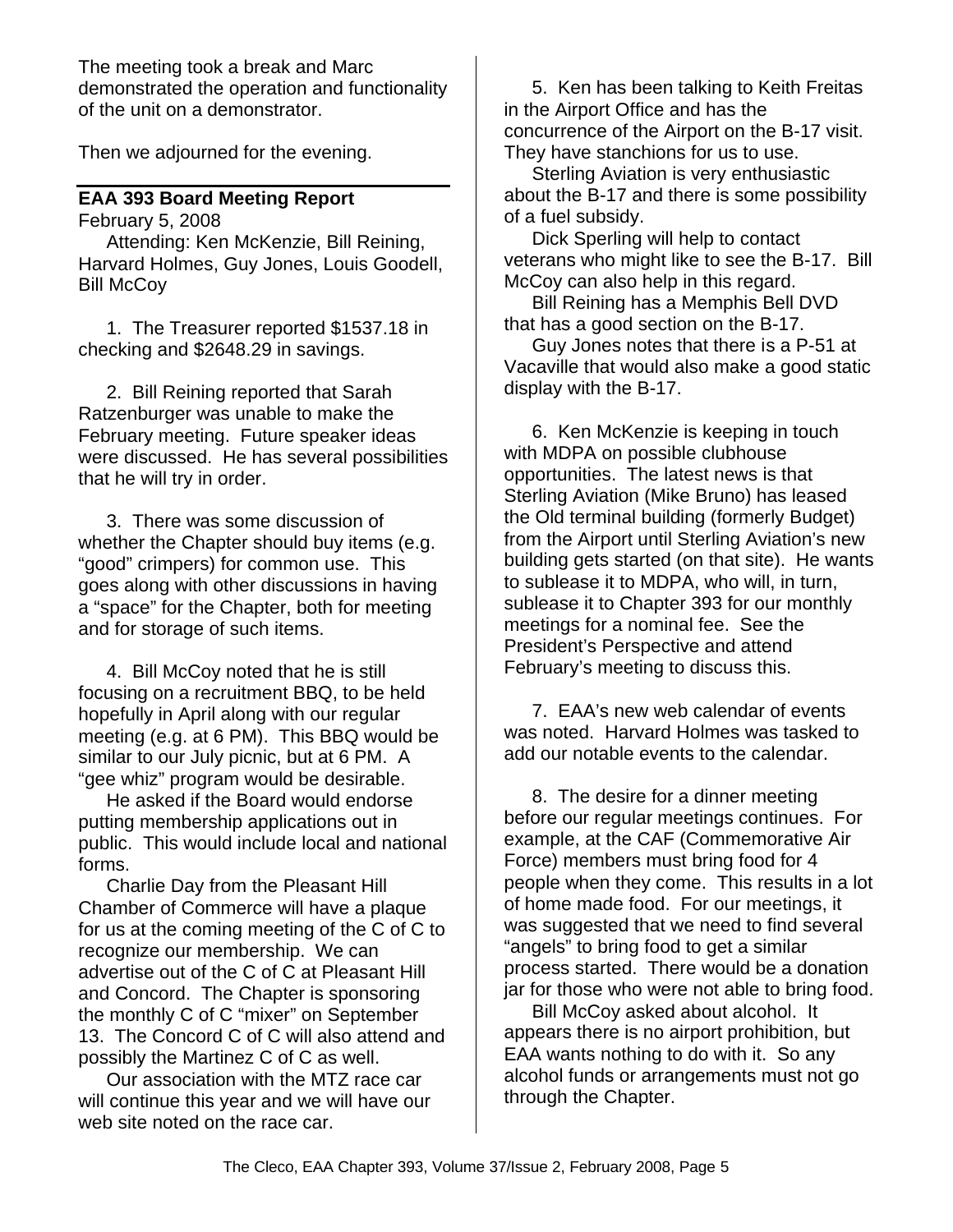## **Informal Fly Out to Lampson**

January 16, 2008

The gang at the NW hangars has apparently determined that the weather is better on Wednesdays than Saturdays, so they often go somewhere for lunch.



Bob Sinclair parks his Lancair 320.



Fred Egli, Ron Robinson, Bob Sinclair, Phil Jenkins, Bob Belshe, Mike Maxwell.



Mike Maxwell, Fred Egli and Bob Belshe discuss Mike's new larger engine.

### **Informal Fly Out to Auburn** February 6, 2008 The NW gang is at it again.



Bucky's friend, Bucky (from Truckee), Bob Belshe, Phil Jenkins and Ron Robinson check out Bucky's Lancair 360.



Bob Belshe flies around the clouds near the "Mothball Fleet."



Bob Sinclair's Lancair 320

The Cleco, EAA Chapter 393, Volume 37/Issue 2, February 2008, Page 6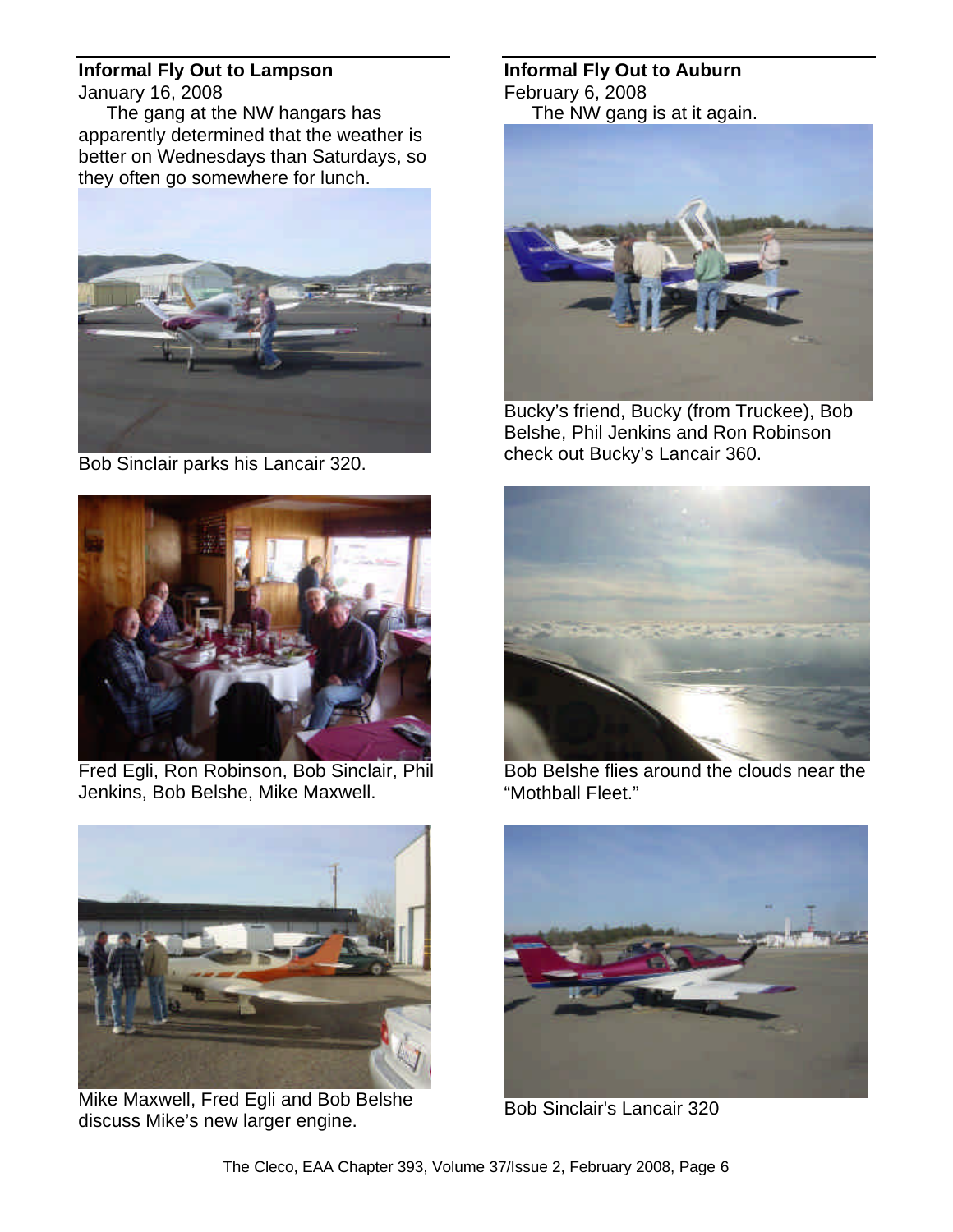**Lancair Fly Out to Hollister** February 10, 2008 About 10 Lancairs showed up.







**Advertisement CCR hangar space (west side) available for a project/small a/c \$210/mo.** Pete Wiebens, day 510-632-7676x1174, eve 925-933-7517

### **Thanks to our Donors and Sponsors**



*mtzautorepair@sbcglobal.net 925-228-9672*

**The Experimental Aircraft Association Chapter 393 of Concord, CA** P.O. Box 272725, Concord, CA 94527-2725 Web page: http://www.eaa393.org/ Email: nle@eaa393.org Officers for 2008-2009 President: Ken McKenzie pres@eaa393.org 925 283 3119 Vice President: Bill Reining<br>
veep@eaa393.org 510 479 7260 veep@eaa393.org Secretary **Pete Mitchell** secty@eaa393.org 925 685 3700 Treasurer Louis Goodell treas@eaa393.org 925 682 4198 Newsletter Ed. Harvard Holmes nle@eaa393.org 510 526 5347 Tech. Counselor Rick Lambert tc@eaa393.org 925 323 0041 Young Eagles Dick Sperling yec@eaa393.org 925 356 5656 Membership Bill McCoy members@eaa393.org 925 370 6511 Fly Out Coordinator Scott Achelis eaa.393.flyouts@gmail.com 925 935 7920 Ex-Vice President Scot Stambaugh ex-vp@eaa393.org 925 962 0255 Photographer Tom Howard photog@eaa393.org 925 933 6015 Photographer Charles Hester photog2@eaa393.org 925 228 2309 Webmaster Harvard Holmes webmaster@eaa393.org 510 526 5347